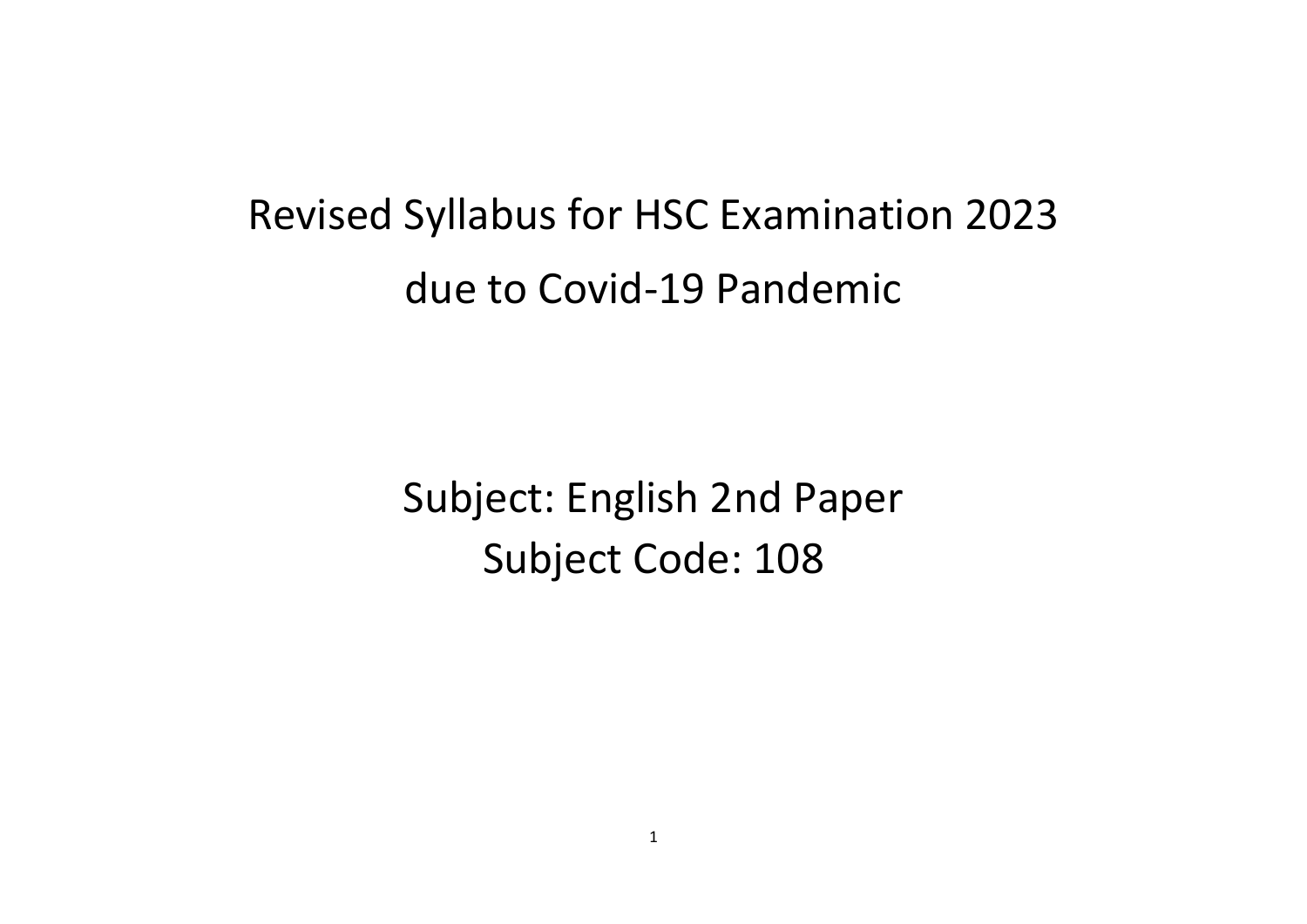## **Revised Syllabus for HSC Examination 2023 due to Covid-19 Pandemic**

| <b>Subject: English</b> | Paper: II                                                                                                                                                                   | <b>Subject code: 108</b>                                                                                                                                                                                                                                               | Full marks: 100                  |                                                                                                                                                  |         |
|-------------------------|-----------------------------------------------------------------------------------------------------------------------------------------------------------------------------|------------------------------------------------------------------------------------------------------------------------------------------------------------------------------------------------------------------------------------------------------------------------|----------------------------------|--------------------------------------------------------------------------------------------------------------------------------------------------|---------|
| <b>Title</b>            | Learning outcome                                                                                                                                                            | <b>Content</b>                                                                                                                                                                                                                                                         | No of<br>classes<br>require<br>d | <b>Serial</b><br><b>of</b><br>classes                                                                                                            | Comment |
| The Sentence            | Describe a process (speaking, writing)<br>narrate incidents and events in a logical<br>sequence (speaking, writing)                                                         | types of sentences, affirmative,<br>negative, interrogative,<br>imperative, exclamatory,<br>simple, complex, compound)<br>modifier, sentence connectors,<br>punctuation, conditionals,<br>questions (WH-words and<br>action verb), statement<br>question, tag question | 10                               | $1^{\text{st}}$ , $2^{\text{nd}}$ ,<br>$3^{\text{rd}}$ , $4^{\text{th}}$<br>$5^{th}$ , $6^{th}$ ,<br>7 <sup>th</sup><br>$8^{\text{th.9th,10th}}$ |         |
| Word formation          | speak, read, and write English accurately<br>in all aspects of communication. (speaking,<br>reading, writing)                                                               | synonym and antonyms,<br>compound                                                                                                                                                                                                                                      | 4                                | $11^{th}$ , $12^{th}$ ,<br>$13th$ , 14th                                                                                                         |         |
| The Phrases             | speak, read, and write English accurately<br>in all aspects of communication. (speaking,<br>reading, writing)                                                               | noun phrase, prepositional<br>phrase, verb phrase, adjective<br>Phrase, infinitive phrase                                                                                                                                                                              | 6                                | $15^{th}$ , $16^{th}$<br>,17 <sup>th</sup> ,18 <sup>th</sup> ,<br>$19th$ , 20th                                                                  |         |
| The Clause              | speak, read, and write English accurately<br>in all aspects of communication. (speaking,<br>reading, writing) read, understand and<br>follow authentic texts and signs i.e. | main clause, subordinate<br>clause, coordinate clause, noun<br>clause, adjective clause<br>adverbial                                                                                                                                                                   | 8                                | $21^{st}$ . $22^{nd}$ .<br>$23^{\text{rd}}$ , $24^{\text{th}}$ ,<br>$25^{th}$ , $26^{th}$ ,<br>$27th$ , 28th                                     |         |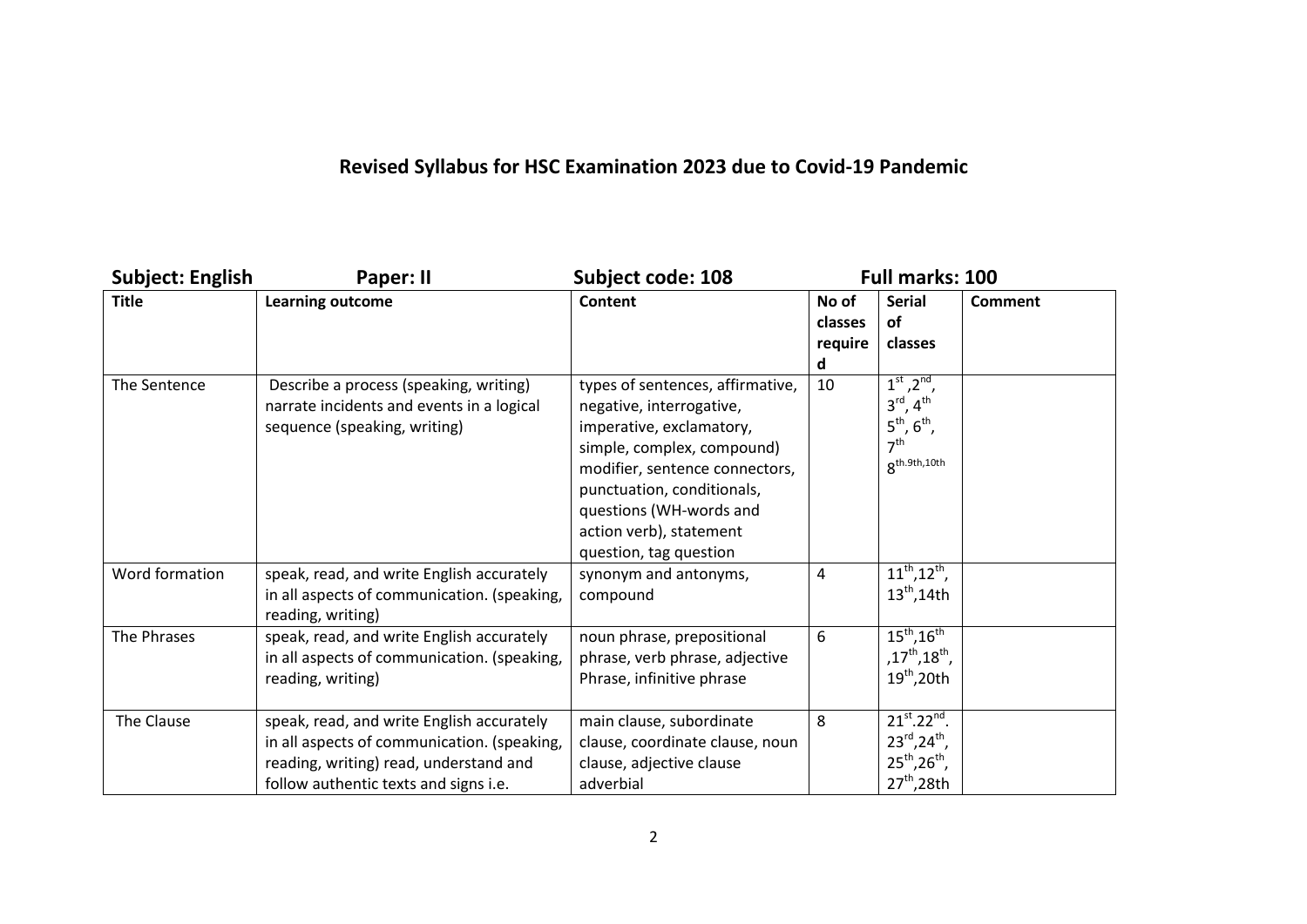|                                                                          | instructions, directions, signposts and<br>notices (reading, listening)                                       |                                                                                                                                                                     |    |                                                                                                                                                         |  |
|--------------------------------------------------------------------------|---------------------------------------------------------------------------------------------------------------|---------------------------------------------------------------------------------------------------------------------------------------------------------------------|----|---------------------------------------------------------------------------------------------------------------------------------------------------------|--|
| Use of Nouns                                                             | speak, read, and write English accurately                                                                     | countable uncountable,                                                                                                                                              | 3  | $29^{th}, 30^{th}$ ,                                                                                                                                    |  |
|                                                                          | in all aspects of communication. (speaking,<br>reading, writing)                                              | abstract, common                                                                                                                                                    |    | 31st                                                                                                                                                    |  |
| Use of Pronouns                                                          | speak, read, and write English accurately<br>in all aspects of communication. (speaking,<br>reading, writing) | pronoun referencing                                                                                                                                                 | 3  | $32^{nd}$ , $33^{rd}$ ,<br>34th                                                                                                                         |  |
| Use of Preposition                                                       | speak, read, and write English accurately<br>in all aspects of communication. (speaking,<br>reading, writing) | selected by the teacher                                                                                                                                             | 5  | $35^{th}$ , $36^{th}$ ,<br>$37^{th}, 38^{th}$ ,<br>39 <sup>th</sup>                                                                                     |  |
| Subject -verb<br>Agreement<br>Comparison of<br>Adjectives and<br>Adverbs | speak, read, and write English accurately<br>in all aspects of communication. (speaking,<br>reading, writing) | selected by the teacher                                                                                                                                             | 5  | $40^{th}$ , $41^{st}$ ,<br>42nd, 43rd,<br>44 <sup>th</sup> ,                                                                                            |  |
| Study of verbs                                                           | speak, read, and write English accurately<br>in all aspects of communication. (speaking,<br>reading, writing) | regular and irregular verbs . Be<br>verbs · finite verbs, non-finite<br>verbs • transitive and<br>intransitive verbs • infinitives,<br>gerund, participles · modals | 5  | $45^{\text{th}}$ , 46 <sup>th</sup> , 47 <sup>th</sup> , 48 <sup>th</sup> ,<br>49 <sup>th</sup> ,                                                       |  |
| Use of Tenses                                                            | speak, read, and write English accurately<br>in all aspects of communication. (speaking,<br>reading, writing) | selected by the teacher                                                                                                                                             | 10 | 50 <sup>th</sup><br>$51^{st}$ , 52 $^{nd}$ ,<br>$53^{\text{rd}}$ , $54^{\text{th}}$ ,<br>$55th$ ,56th<br>,57 <sup>th</sup> ,58t<br>$h,59$ <sup>th</sup> |  |
| Adverb and<br>Adverbials                                                 | speak, read, and write English accurately<br>in all aspects of communication. (speaking,<br>reading, writing) | selected by the teacher                                                                                                                                             | 6  | $60^{th}, 61^{st}$ ,<br>$62^{nd}, 63^{rd},$<br>$64^{\text{th}}$ , $65^{\text{th}}$ ,                                                                    |  |
| Direct and Indirect                                                      | speak, read, and write English accurately                                                                     | selected by the teacher                                                                                                                                             | 5  | $66^{th}, 67^{th}$                                                                                                                                      |  |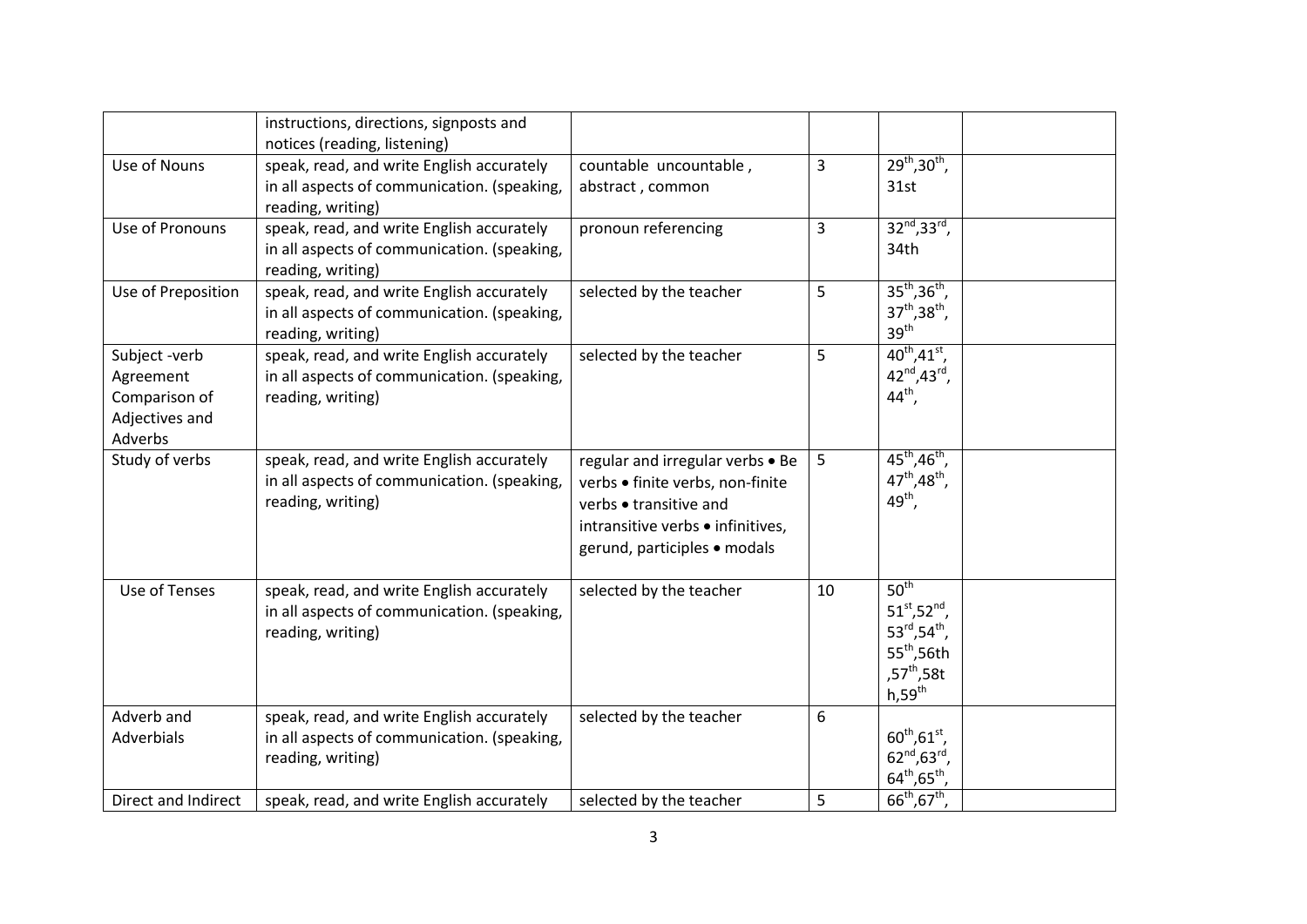| Speech              | in all aspects of communication. (speaking,                                                                                                                                                                                       |                                                                                                                                                                                                                                                                                                                                                                                                                                                                                                                                                                                      |   | $68^{\text{th}}$ , $69^{\text{th}}$ ,                                   |              |
|---------------------|-----------------------------------------------------------------------------------------------------------------------------------------------------------------------------------------------------------------------------------|--------------------------------------------------------------------------------------------------------------------------------------------------------------------------------------------------------------------------------------------------------------------------------------------------------------------------------------------------------------------------------------------------------------------------------------------------------------------------------------------------------------------------------------------------------------------------------------|---|-------------------------------------------------------------------------|--------------|
| <b>Special Uses</b> | reading, writing) read, understand and                                                                                                                                                                                            |                                                                                                                                                                                                                                                                                                                                                                                                                                                                                                                                                                                      |   | $70^{\text{th}}$ ,                                                      | <b>Total</b> |
|                     | follow authentic texts and signs i.e.                                                                                                                                                                                             |                                                                                                                                                                                                                                                                                                                                                                                                                                                                                                                                                                                      |   |                                                                         | number       |
|                     | instructions, directions, signposts and                                                                                                                                                                                           |                                                                                                                                                                                                                                                                                                                                                                                                                                                                                                                                                                                      |   |                                                                         | 0f           |
|                     | notices (reading, listening)                                                                                                                                                                                                      |                                                                                                                                                                                                                                                                                                                                                                                                                                                                                                                                                                                      |   |                                                                         | classes      |
| Composition         | write formal, informal, academic,<br>$\bullet$<br>professional and other genres of<br>texts e.g. descriptive, narrative,<br>argumentative (writing)<br>use references in writing and<br>making bibliography (reading,<br>writing) | mechanics of writings: topic<br>selection, brainstorming,<br>outlining, writing topic<br>sentence, developing ideas,<br>maintaining cohesion,<br>coherence, writing conclusions<br>etc. • Types of paragraphs<br>(paragraph writing by listing,<br>narration, comparison and<br>contrast, cause and effect) •<br>Descriptive, narrative,<br>persuasive/argumentative,<br>imaginative and creative<br>writing (such as<br>telling/completing stories)<br>Academic writing: taking notes,<br>analysing graphs and charts,<br>summary writing, referencing<br>and making a bibliography | 5 | $71^{st}$ , $72^{nd}$ ,<br>73rd, 74 <sup>th</sup> ,<br>$75^{\text{th}}$ | 75           |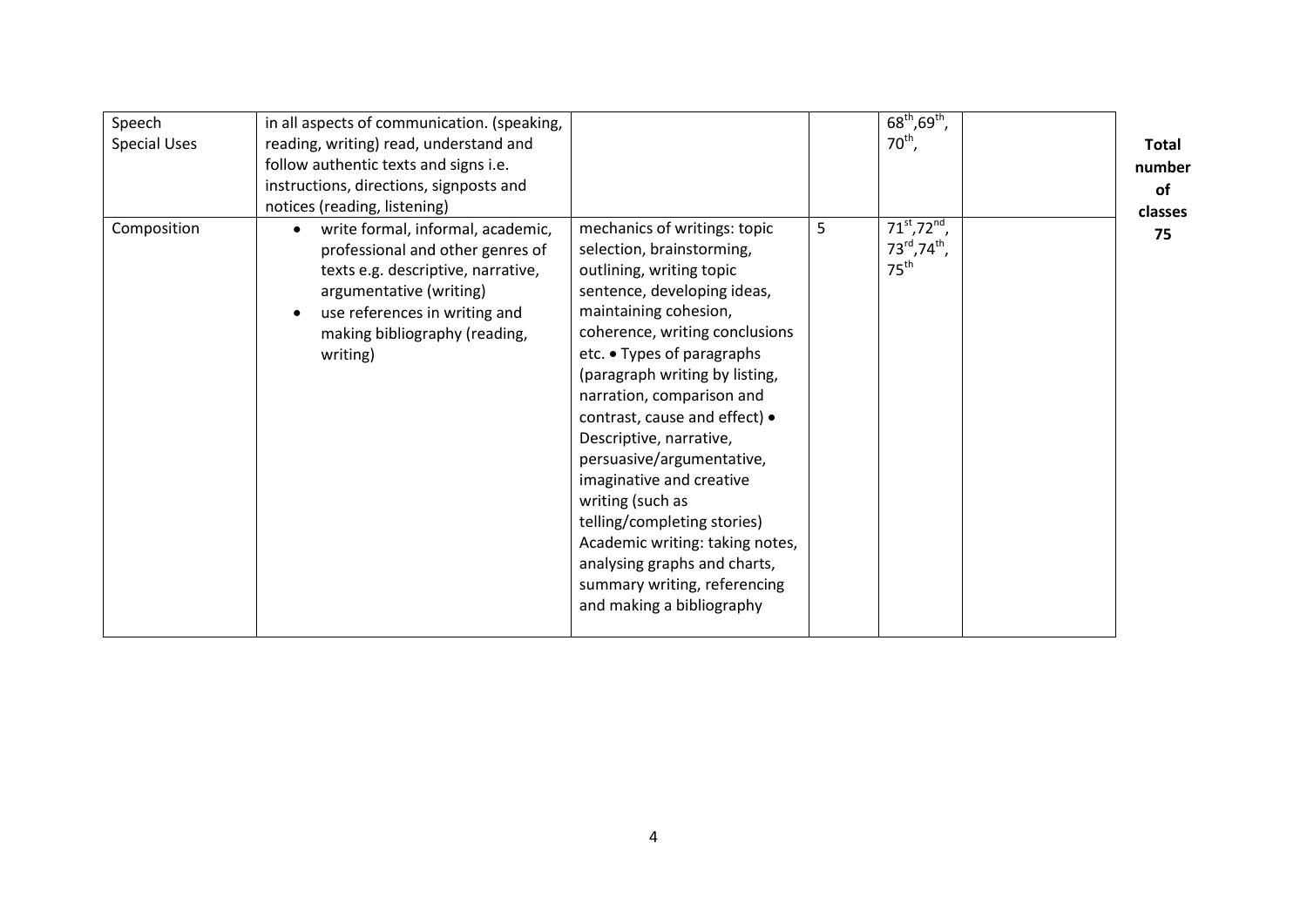## **Marks Distribution for HSC English 2nd paper (only for the year 2023) Subject Code - 108**

|                | Test Item/s                                                                                                                                                                                  | <b>Marks</b>         |
|----------------|----------------------------------------------------------------------------------------------------------------------------------------------------------------------------------------------|----------------------|
|                | Part A: Grammar (60 marks)                                                                                                                                                                   |                      |
| $\mathbf{1}$   | Gap filling activities without clues (for prepositions)                                                                                                                                      | $.5x10=05$           |
| $\overline{2}$ | Gap filling activities with clues (special uses: was born, have to/has to, would rather, had better, let<br>alone, as soon as, what'slike, what doeslook like, introductory 'there' or 'it') | $0.5 \times 10 = 05$ |
| 3              | Completing sentences (with clauses/ phrases)                                                                                                                                                 | $10 \times 1 = 10$   |
| 4              | Use of verbs (right form of verbs and subject-verb agreement as per context)                                                                                                                 | $0.5 \times 14 = 7$  |
| 5              | Narrative style (direct to indirect and vice versa)                                                                                                                                          | $\overline{7}$       |
| 6              | Use of modifiers                                                                                                                                                                             | $0.5 \times 10 = 5$  |
| $\overline{7}$ | Use of sentence connectors                                                                                                                                                                   | $0.5 \times 14 = 7$  |
| 8              | Use of synonym and antonym                                                                                                                                                                   | $0.5 \times 14 = 7$  |
| 9              | Punctuation                                                                                                                                                                                  | $0.5 \times 14 = 7$  |
|                | Part-B: Composition (40 marks)                                                                                                                                                               |                      |
| 10             | Formal letter writing/Gmail                                                                                                                                                                  | 10                   |
| 11             | Writing paragraph (by listing/ description) within 200 words                                                                                                                                 | 15                   |